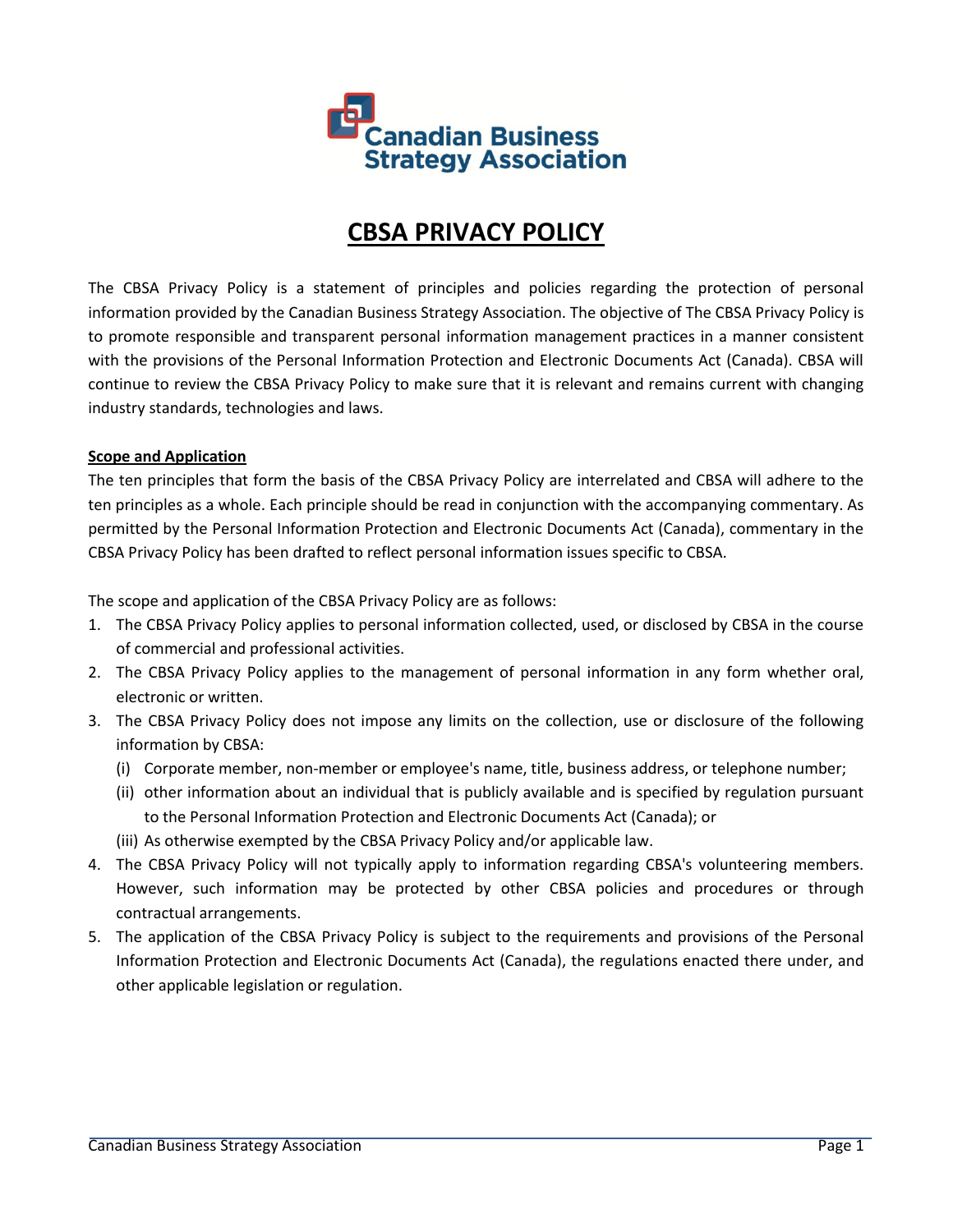# **The CBSA Privacy Policy in Detail**

## **Principle 1: Accountability**

The Canadian Business Strategy Association is responsible for personal information under its control and will designate one or more persons who are accountable for CBSA's compliance with the following principles.

1.1 Responsibility for compliance with the provisions of the CBSA Privacy Policy rests with the CBSA Privacy Officer who can be reached at 547-7771 or via [info@thecbsa.org.](mailto:info@thecbsa.org) Other individuals within CBSA may be delegated to act on behalf of the CBSA Privacy Officer or to take responsibility for the day-to-day collection and/or processing of personal information.

1.2 CBSA will make known, upon request, the title of the person or persons designated to oversee CBSA's compliance with the CBSA Privacy Policy.

1.3 CBSA is responsible for personal information in its possession or control. CBSA will use contractual or other means to provide a comparable level of protection while information is being processed or used by a third party.

1.4 CBSA implements policies and procedures to give effect to the CBSA Privacy Policy, including: implementing procedures to protect personal information and to oversee the CBSA's compliance with the CBSA Privacy Policy;

- 1. Implementing procedures to receive and respond to complaints or inquiries;
- 2. Training staff to understand and follow CBSA's policies and procedures;
- 3. Developing information materials to explain CBSA's policies and procedures; and

 4. Reviewing on an annual basis the effectiveness of policies and procedures to facilitate compliance with the CBSA Privacy Policy and consideration of any revisions as deemed appropriate.

# **Principle 2: Identifying Purposes for Collection of Personal Information**

CBSA will identify the purposes for which personal information is collected at or before the time the information is collected.

2.1 CBSA collects personal information only for the following purposes:

- 1. To identify individuals;
- 2. To establish, maintain, communicate and renew membership in the CBSA;
- 3. To advertise, develop, enhance and provide marketing services and products;
- 4. To measure and improve the effectiveness of CBSA services, products and marketing endeavours;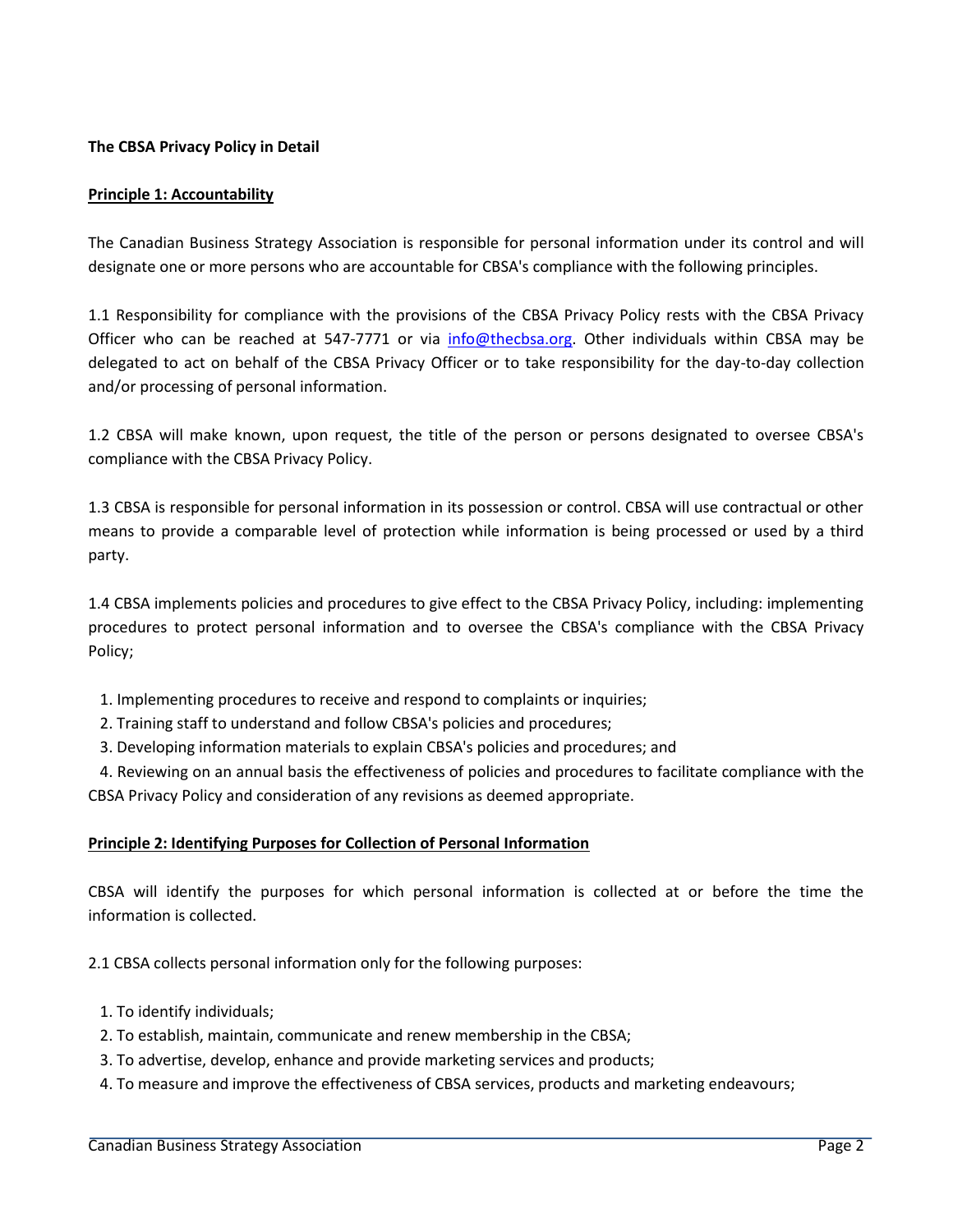- 5. To manage and develop CBSA's business operations, including personnel and employment matters;
- 6. To protect CBSA against error and fraud; and
- 7. To meet legal and regulatory requirements.

Further reference to "identified purposes" mean the purposes identified in this Principle.

2.2 Upon request, persons collecting personal information will explain these identified purposes or refer the individual to a designated person within CBSA who can explain the purposes.

2.3 When personal information that has been collected is to be used or disclosed for a purpose not previously identified, the new purpose will be identified prior to use. Unless otherwise permitted or required by law, the consent of the individual will be acquired before the information will be used or disclosed for the new purpose.

2.4 CBSA will document the purposes for which personal information is collected prior to the information being collected.

2.5 CBSA will make reasonable efforts to ensure that individuals are aware of the purposes for which personal information is collected, including any disclosures to third parties.

# **Principle 3: Obtaining Consent for Collection, Use or Disclosure of Personal Information**

The knowledge and consent of an individual are required for the collection, use, or disclosure of personal information, except where exempted in the CBSA Privacy Policy and/or applicable law. In certain circumstances personal information can be collected, used, or disclosed without the knowledge and consent of the individual.

3.1 In obtaining consent, CBSA will use reasonable efforts to ensure that, where not obvious, an individual is advised of the purposes for which personal information will be used or disclosed. The identified purposes will be stated in a manner that can be reasonably understood by the individual.

3.2 Generally, CBSA will seek consent to use and disclose personal information at the same time it collects the information. However, CBSA may seek consent to use and/or disclose personal information after it has been collected, but before it is used and/or disclosed for a new purpose.

3.3 CBSA may require individuals to consent to the collection, use and/or disclosure of personal information as a condition of the supply of a product or service only if such collection, use and/or disclosure are required to fulfill the explicitly specified and legitimate identified purposes.

3.4 In determining the appropriate form of consent, CBSA will take into account the sensitivity of the personal information and the reasonable expectations of the individual.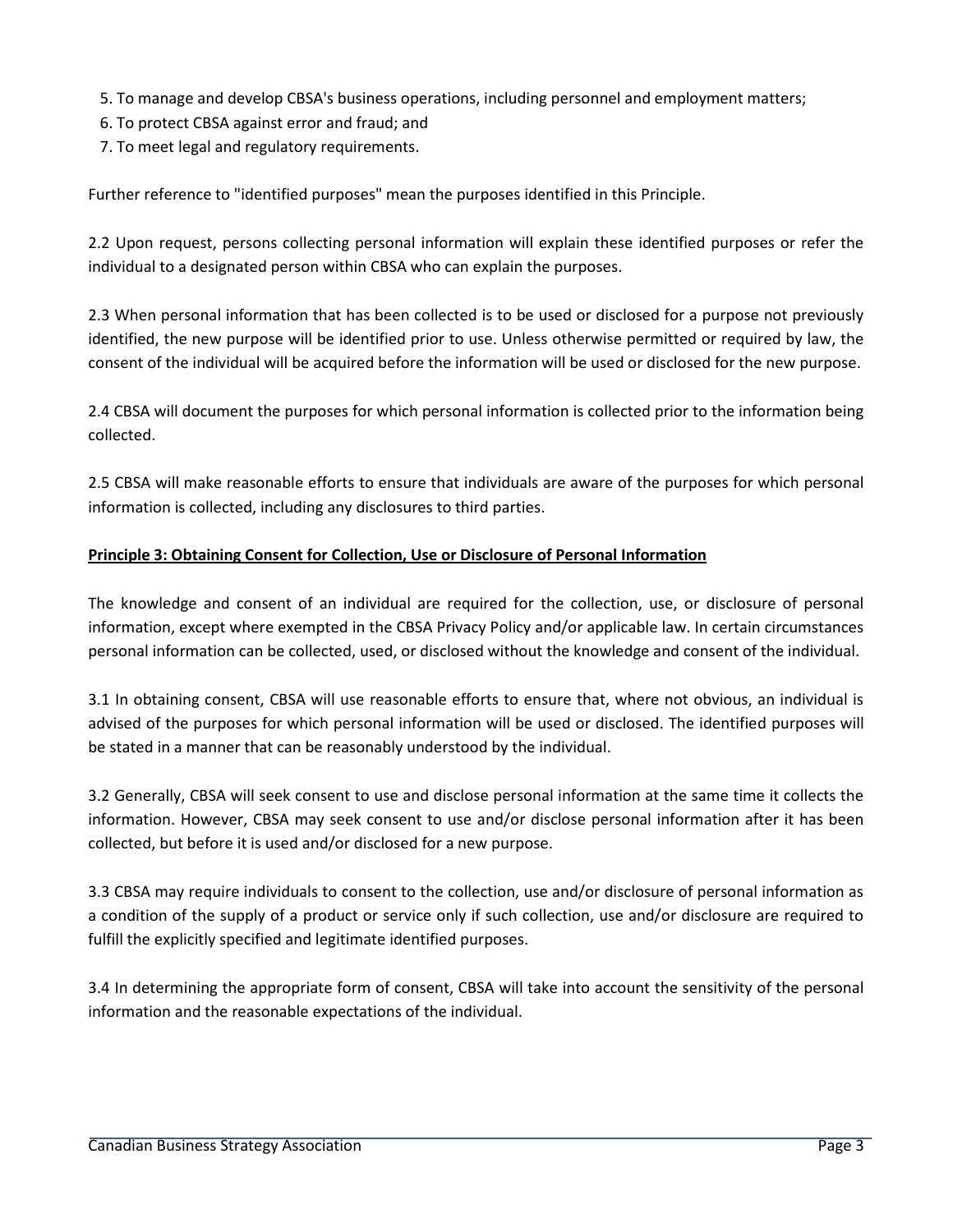3.5 The purchase or use of products and/or CBSA services by a member or non-member, or the acceptance of employment or benefits by an employee, may constitute implied consent for CBSA to collect, use and disclose personal information for the identified purposes, including communicating with the individual.

3.6 An individual may withdraw consent at any time, subject to legal or contractual restrictions, provided that reasonable notice of withdrawal of consent is provided to CBSA and the withdrawal of consent is in writing and includes understanding by the individual that withdrawal of consent could mean that CBSA cannot provide the individual with a related product or service. Individuals may contact CBSA for more information regarding the implications of withdrawing consent.

3.7 CBSA may collect, use or disclose personal information without knowledge or consent if it is clearly in the interests of the individual and consent cannot be obtained in a timely way, such as when the individual is seriously ill or mentally incapacitated.

3.8 CBSA may collect, use or disclose personal information without knowledge or consent if seeking the consent of the individual might defeat the purpose of collecting, using or disclosing the information, such as in the investigation of a breach of an agreement or a contravention of a law.

3.9 CBSA may collect, use or disclose personal information without knowledge or consent in the case of an emergency where the life, health or security of an individual is threatened.

3.10 CBSA may use or disclose personal information without knowledge or consent to a lawyer representing CBSA, to collect a debt, to comply with a subpoena, warrant or other court order, or as may be otherwise required or authorized by law.

# **Principle 4: Limiting Collection of Personal Information**

CBSA will limit the collection of personal information to that which is necessary for the purposes identified by CBSA. CBSA will collect personal information by fair and lawful means.

4.1 CBSA collects personal information primarily from members, non-members and employees.

4.2 CBSA may also collect personal information from other sources including credit bureaus, employers or personal references, or other third parties who represent that they have the right to disclose the information.

Principle 5: Limiting Use, Disclosure, and Retention of Personal Information

CBSA will not use or disclose personal information for purposes other than those for which it was collected, except with the consent of the individual or as required or permitted by law. CBSA will retain personal information only as long as necessary for the fulfillment of those purposes.

5.1 CBSA may disclose an individual's personal information to: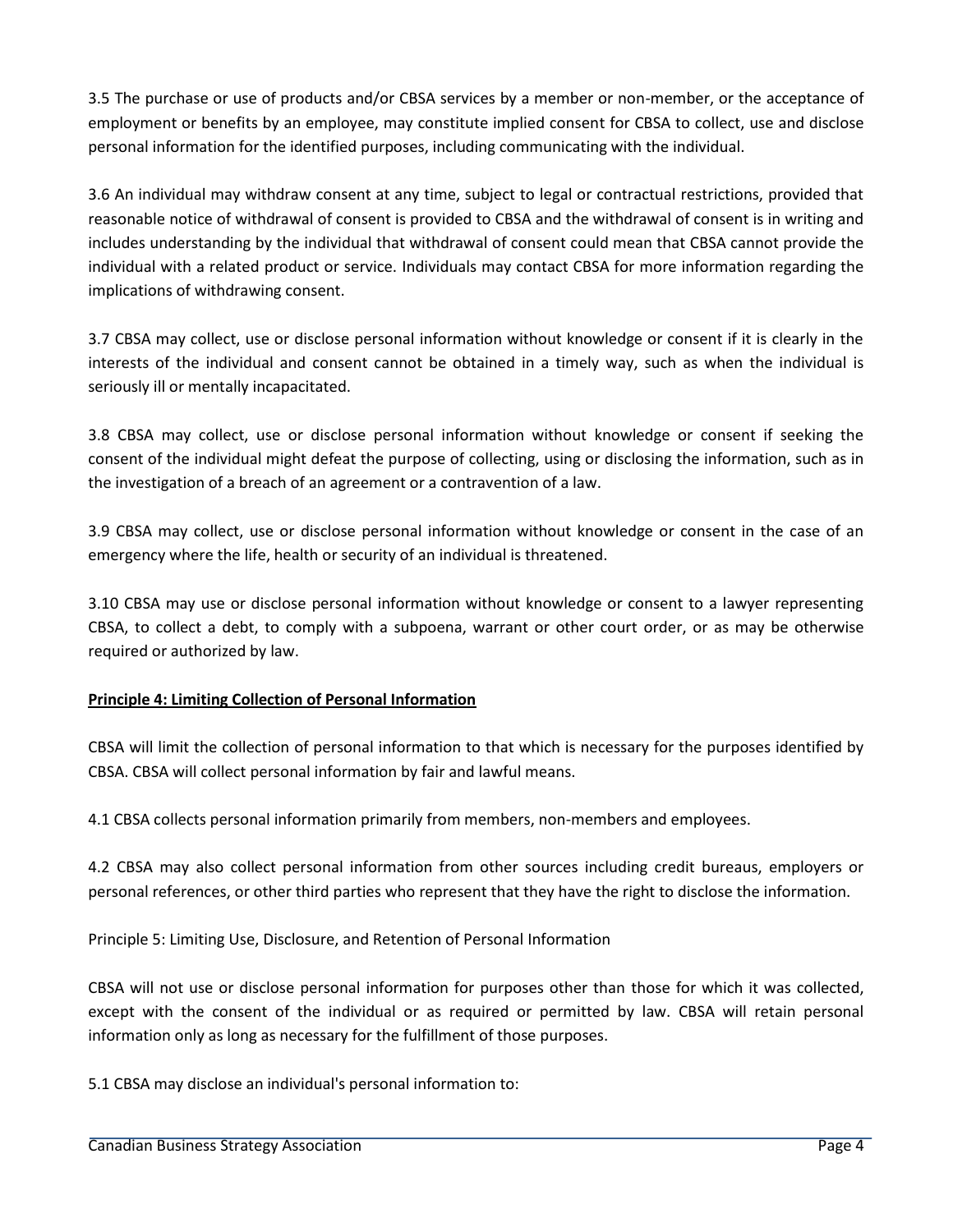- 1) A third party who in the reasonable judgment of CBSA is seeking the information as an agent of the individual;
- 2) A third party involved in supplying the individual with CBSA products or services;
- 3) A third party engaged by CBSA to perform functions on its behalf;
- 4) A third party engaged by CBSA for the development, enhancement, marketing or provision of any of CBSA's products or services;
- 5) A third party engaged by CBSA to collect the member's or non-member's account;
- 6) A credit reporting agency;
- 7) A public authority or agent of a public authority if, in the reasonable judgment of CBSA, it appears that there is imminent danger to life or property which could be avoided or minimized by disclosure of the information; or
- 8) A third party or parties, where the individual consents to such disclosure or disclosure is required or permitted by law.

5.2 In addition to the purposes identified in 5.1 of the CBSA Privacy Policy, CBSA may disclose personal information about an individual who is an employee:

 1. For normal personnel and benefits administration, such as the initiation, management or termination of the employment relationship; or

 2. in the context of providing references regarding current or former employees in response to requests from prospective employers.

5.3 Only CBSA employees with a business "need-to-know", or whose duties reasonably so require, are granted access to personal information about members and employees.

5.4 CBSA will keep personal information only as long as it remains necessary or relevant for the identified purposes or as required by law. Depending on the circumstances, where personal information has been used to make a decision about an individual, CBSA will retain, for a period of time that is reasonably sufficient to allow for access by the individual, either the actual information or the rationale for making the decision.

5.5 CBSA will maintain reasonable and systematic controls, schedules and practices for information and records retention and destruction that apply to personal information that is no longer necessary or relevant for the identified purposes or required by law to be retained. Such information will be destroyed, erased or made anonymous.

# **Principle 6: Accuracy of Personal Information**

Personal information will be as accurate, complete, and up-to-date as is necessary for the purposes for which it is to be used.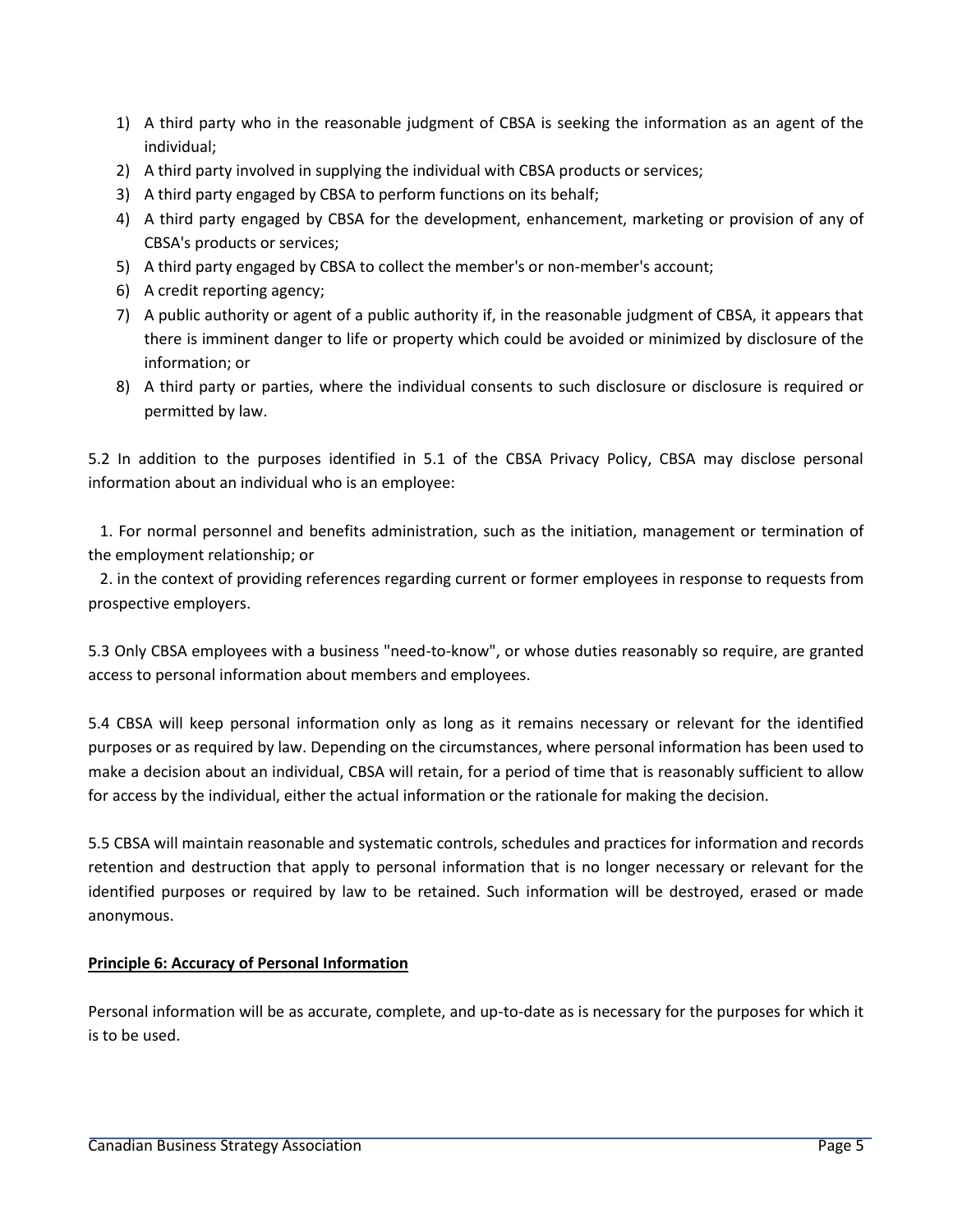6.1 Personal information used by CBSA will be sufficiently accurate, complete, and up-to date to minimize the possibility that inappropriate information may be used to make a decision about an individual.

6.2 CBSA will update personal information about individuals as necessary to fulfill the identified purposes or upon notification by the individual.

# **Principle 7: Security Safeguards**

CBSA will protect personal information by security safeguards appropriate to the sensitivity of the information.

7.1 CBSA will protect personal information against such risks as loss or theft, unauthorized access, disclosure, copying, use, modification or destruction, through appropriate security measures, regardless of the format in which it is held.

7.2 CBSA will protect personal information disclosed to third parties by contractual or other means to safeguard the confidentiality of the information and the purposes for which it is to be used.

7.3 All CBSA employees with access to personal information will be contractually required to respect the confidentiality of that information.

7.4 The nature of the safeguards will vary depending on the sensitivity, amount, distribution and format of the information, and the method of storage. More sensitive information will be safeguarded by a higher level of protection.

7.5 The methods of protection will include:

1. Physical measures, for example, locked filing cabinets and restricted access to offices;

 2. Organizational measures, for example, controlling entry to data centers and limiting access to information on a "need-to-know" basis;

3. Technological measurers, for example, the use of passwords and encryption; and

 4. Investigative measures, in cases where CBSA has reasonable grounds to believe that personal information is being inappropriately collected, used or disclosed.

## **Principle 8: Openness Concerning Policies and Procedures**

CBSA will make readily available to individuals specific information about its policies and procedures relating to the management of personal information.

8.1 CBSA will make information about its policies and procedures easy to understand, including:

 1. The title and address of the person or persons accountable for CBSA's compliance with the CBSA Privacy Policy and to whom inquiries and/or complaints can be forwarded;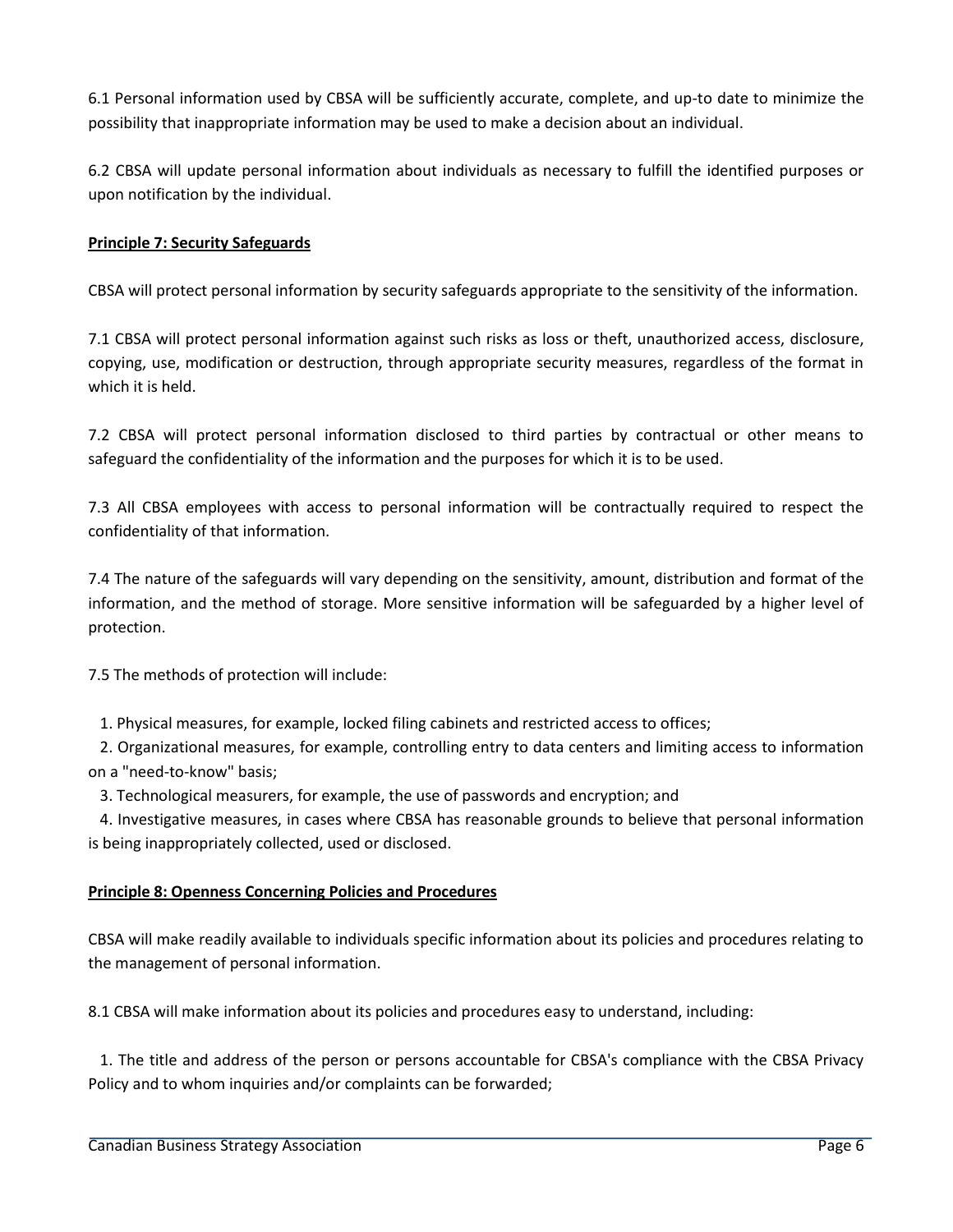- 2. The means of gaining access to personal information held by CBSA;
- 3. A description of the type of personal information held by CBSA, including a general account of its use; and
- 4. A description of what personal information is made available to third parties.

# **Principle 9: Access to Personal Information**

CBSA will inform an individual of the existence, use, and disclosure of his or her personal information upon request and will provide the individual access to that information except where inappropriate. An individual will be able to challenge the accurateness and completeness of the information and have it amended as appropriate.

9.1 Upon request, CBSA will afford individuals a reasonable opportunity to review personal information in the custody of CBSA. Personal information will be provided in understandable form within a reasonable time, and at minimal or no cost to the individual.

9.2 In certain situations, CBSA may not be able to provide access to all the personal information that it holds about an individual. For example, CBSA may not provide access to information if doing so would likely reveal personal information about a third party, such as another individual, or could reasonably be expected to threaten the life or security of another individual. Also, CBSA may not provide access to information if disclosure would reveal confidential commercial information, if the information is protected by solicitor: client privilege, if the information was generated in the course of a formal dispute resolution process, or if the information was collected in relation to the investigation of a breach of an agreement or a contravention of the laws of Canada or a province.

9.3 Upon request, CBSA will provide an account of the use and disclosure of personal information and, where reasonably possible, will state the source of the information. In providing an account of disclosure, CBSA will provide a list of third parties to which it may have disclosed personal information about the individual when it is not possible to provide an actual list.

9.4 In order to safeguard personal information, an individual may be required to provide sufficient identification information to permit CBSA to account for the existence, use and disclosure of personal information and to authorize such access. Any such information will be used only for this purpose.

9.5 CBSA will promptly correct or complete any personal information found to be inaccurate or incomplete. Any unresolved differences as to accuracy or completeness will be noted by CBSA. Where appropriate, the Association will transmit to third parties having access to the personal information in question any amended information or the existence of any unresolved differences.

9.6 Individuals can obtain information or seek access to their personal information by contacting the CBSA Privacy Officer.

# **Principle 10: Challenging Compliance**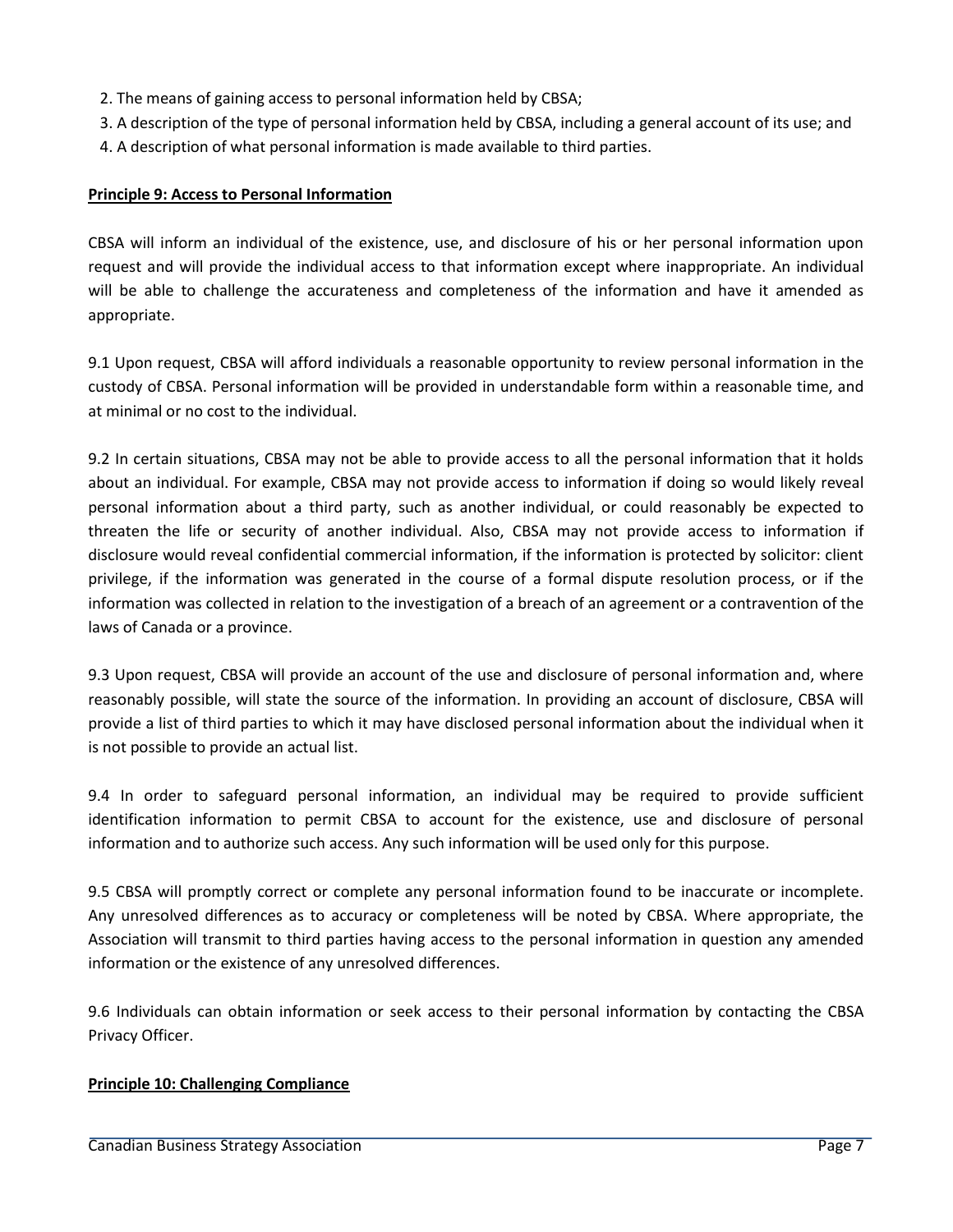An individual will be able to address a challenge concerning compliance with the above principles to the designated person or persons accountable for CBSA's compliance with the CBSA Privacy Policy.

10.1 CBSA will maintain procedures for addressing and responding to all inquiries or complaints from individuals regarding the CBSA's handling of personal information.

10.2 CBSA will inform individuals about the existence of these procedures as well as the availability of complaint procedures.

10.3 The person or persons accountable for compliance with the CBSA Privacy Policy may seek external advice where appropriate before providing a final response to individual complaints.

10.4 CBSA will investigate all complaints concerning compliance with the CBSA Privacy Policy. If a complaint is found to be justified, the CBSA will take appropriate measures to resolve the complaint including, if necessary, amending its privacy policies and procedures. An individual will be informed of the outcome of the investigation regarding his or her complaint.

# **Website Privacy Policies**

## Usage Tracking

Our site may automatically record some general information about your visit which we use for statistical analysis to help make our site more useful to visitors. This information might include the:

- 1. Internet domain for your Internet service provider, such as 'company.com' or 'service.ca' and the IP address of the computer accessing the website, such as 'ppp-55';
- 2. Type of browser you are using, such as Internet Explorer or Netscape;
- 3. Type of operating system you are using, such as Windows or Macintosh;
- 4. date and time you visit our site and Web pages that you visit on our site, along with the address of the previous website you were visiting, if you linked to us from another website.

## Cookies

We also use "cookies" that identify you as a return visitor and which can help us tailor information to suit your individual preferences. A cookie is a piece of data that a website can send to your browser, which may then store the cookie on your hard drive. The goal is to save you time and provide you with a more meaningful visit and to measure website activity. Cookies do not contain any personally identifying information. Many browsers, however, allow you to disable cookie collection if you wish, or inform you when a cookie is being stored on your hard drive.